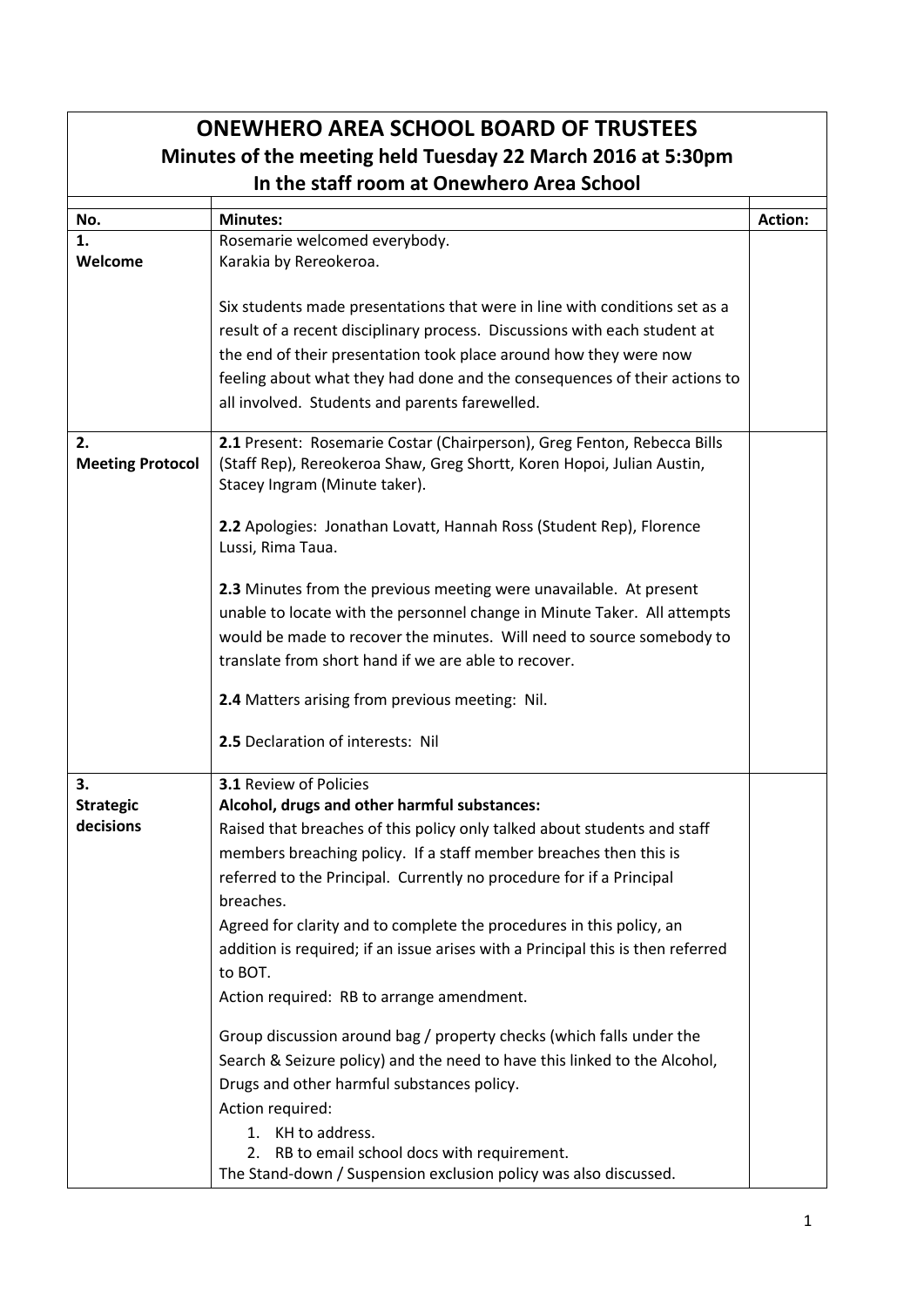Policy talks about students under 16 but not over. Discussion around if we exclude someone over 16 it is still deemed as exclusion. Under 16s we are compelled to find the student another school to go to, over 16 we are no longer obligated to refer them on to another school. Action required:

- 1. RB to investigate and come back to BOT around response from School Docs.
- 2. Then BOT to consider if policy requires an addition to clarify over 16 exclusion and determine action required.

Another question was raised in relation to the Stand-down / Suspension policy; when a student is stood down for 5 days in a school term or 10 school days over a year this results in the student going before the Board. Policy doesn't clarify what happens when a student comes before the Board again when they have already been stood down a couple of times previously. Agreed that amendment to policy required to say; should a student reach this level of stand downs it becomes an automatic in front of board requirement.

Action required:

1. RB to email School Docs and clarify / amend. Short discussion followed around communication to students when approaching this level of stand downs.

## **Swimming pool use policy:**

Noted the requirement to display policy at the pool gate, currently there is no sign. Agreed sign needs to be installed.

Action required:

1. Sign to be made and installed.

## **Next policies for review in April are: (1) Health & Safety and (2) Emergency Planning.**

Agreed to review these individually and then come back to group with any feedback. Access to view these policies in advance is via School Docs, on school website. Login – 0newhero Password – 108 Action required:

1. SI to include in April BOT meeting agenda.

H&S committee is Yanni Zwarts, Hemi Aldworth, Anika Pickard. Committee to be involved with review. Greg Shortt to join the H&S committee as the BOT representative and Darren Mann to be SLT representative. Emphasis that it is important that all staff participate in H&S, there is no opting out for anyone. Discussed existing practices in school and the H&S one pager AP distributed to staff at the beginning of the year. Noted that under new law BOT need to monitor and measure health & safety (accidents, hazards and near misses). These need to be viewed and discussed at every Board meeting.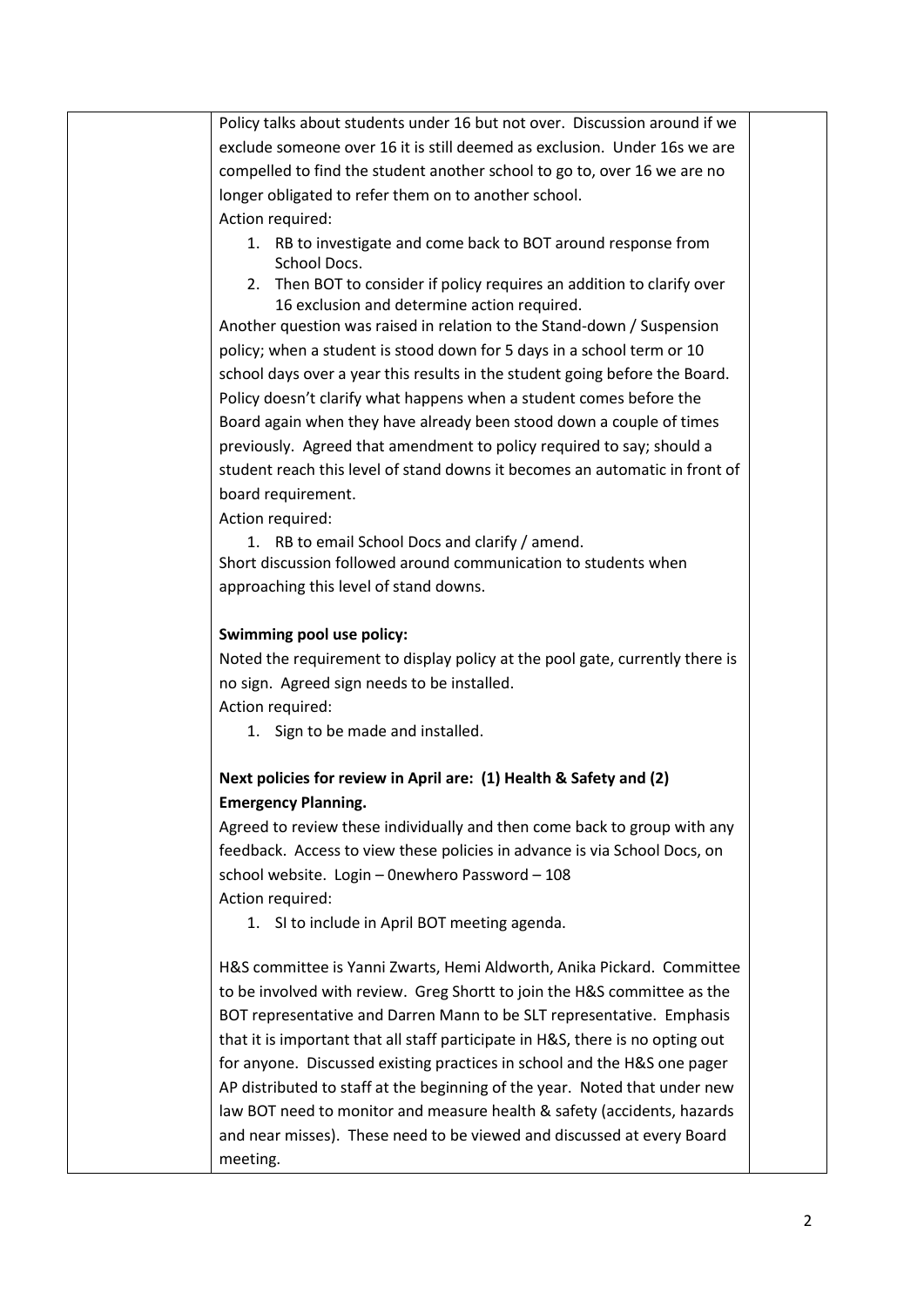|                  | Outcome of discussion; to establish and introduce a care card system at                                                                                                    |  |
|------------------|----------------------------------------------------------------------------------------------------------------------------------------------------------------------------|--|
|                  | OAS. Simple easy system, care cards business card size, and readily                                                                                                        |  |
|                  | available everywhere for all to fill in as soon as something has happened or                                                                                               |  |
|                  | a near miss or potential hazard identified. These cards can then be shared                                                                                                 |  |
|                  | with the BOT on a monthly basis.                                                                                                                                           |  |
|                  |                                                                                                                                                                            |  |
|                  | Action required:                                                                                                                                                           |  |
|                  | 1. H&S committee meetings to be made prior to monthly Board                                                                                                                |  |
|                  | meeting so reporting can be feed back to the Board in a timely                                                                                                             |  |
|                  | manner.                                                                                                                                                                    |  |
|                  | 2. More detail required in the H&S report submitted to the Board.<br>GS will redesign current report and provide to YZ to use as the<br>reporting template moving forward. |  |
|                  | 3. H&S to be covered in staff induction program by YZ. New                                                                                                                 |  |
|                  | employee to sign to say they have read and fully understand the                                                                                                            |  |
|                  | H&S policy and procedures of the OAS health and safety system.                                                                                                             |  |
|                  | 4. Everyone needs to be using appropriate safety gear at all times for                                                                                                     |  |
|                  | their role. Examples given; if you are mowing the lawns you are                                                                                                            |  |
|                  | using ear muffs, suitable footwear, and wearing a sun hat. If you                                                                                                          |  |
|                  | are using a weed eater you have all the appropriate gear required                                                                                                          |  |
|                  | to be safe.                                                                                                                                                                |  |
|                  | 5. Care cards to be developed and system introduced and<br>established.                                                                                                    |  |
|                  | Agreed to have an H&S email address for staff, students and members of                                                                                                     |  |
|                  |                                                                                                                                                                            |  |
|                  | the community to send any potential hazards identified. Email address                                                                                                      |  |
|                  | agreed as being 'hazards@onewhero.school.nz'. These emails to feed in                                                                                                      |  |
|                  | direct to YZ to ensure email is acknowledged with the action taken.                                                                                                        |  |
|                  | Action required:                                                                                                                                                           |  |
|                  | 1. KH to talk to CO about set up of email.                                                                                                                                 |  |
|                  | 2. Once email set up / tested, publicise detail in OAS newsletter to                                                                                                       |  |
|                  | ensure community awareness.                                                                                                                                                |  |
|                  | Bottom of care cards to have this email address detailed when<br>3.                                                                                                        |  |
|                  | designing.                                                                                                                                                                 |  |
|                  | 4. A hazard priority system to be established. GS to provide frame<br>work when revising H&S report template.                                                              |  |
| 4.               | Principal's report                                                                                                                                                         |  |
| <b>Strategic</b> | 4.1 Strategic goal                                                                                                                                                         |  |
| discussions      | Provided an update on the Charter Review and the meeting held earlier                                                                                                      |  |
|                  | that day and next steps. Discussion took place around the work completed                                                                                                   |  |
|                  | last year with the community around our vision. Motto and values still                                                                                                     |  |
|                  |                                                                                                                                                                            |  |
|                  | need to be addressed with the community and a decision made around if                                                                                                      |  |
|                  | we need to include a mission statement. Need to have all dialogue around                                                                                                   |  |
|                  | this. Need to set the questions for gathering community feedback.                                                                                                          |  |
|                  | Agreed parent interviews on 1 April 2016 was a good place to start asking                                                                                                  |  |
|                  | the questions and gaining feedback. KR will also be visiting 7 local maraes                                                                                                |  |
|                  | to gain parent / whanau feedback.                                                                                                                                          |  |
|                  |                                                                                                                                                                            |  |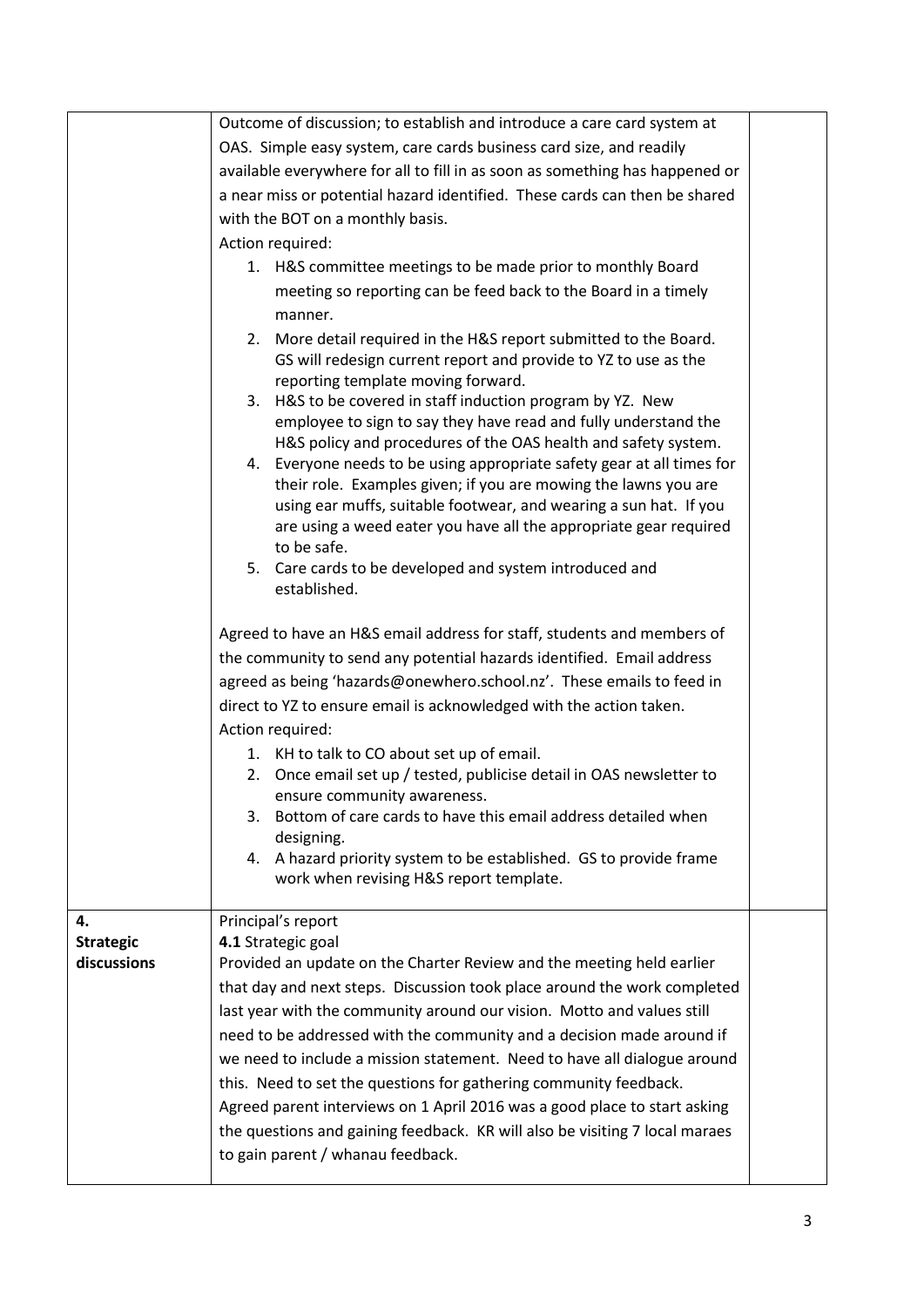|                   | Noted the importance of this document and the need for it to be driven.                                           |  |
|-------------------|-------------------------------------------------------------------------------------------------------------------|--|
|                   | Request put forward for BOT subcommittee and chairperson to be                                                    |  |
|                   |                                                                                                                   |  |
|                   | appointed to drive the Charter Review.                                                                            |  |
|                   | Subcommittee to update the wider Board for approval. Discussion around                                            |  |
|                   | work load and over loading of some individuals took place.                                                        |  |
|                   |                                                                                                                   |  |
|                   | Confirmed first meeting for Charter Review subcommittee - Wed                                                     |  |
|                   | (30/03/2016) 10am, at school. BOT representatives for this subcommittee                                           |  |
|                   | confirmed as: RC (chairperson), RS, GF and HR. BOT Student Rep to be                                              |  |
|                   | involved.                                                                                                         |  |
|                   | Actions required:                                                                                                 |  |
|                   | 1. HR to be made aware of meeting and the requirement for her<br>involvement.                                     |  |
|                   | 2. Agenda items for meeting: Questions to be decided upon, how we                                                 |  |
|                   | get data, what we are going to do with data once we have, who                                                     |  |
|                   | will do analysis.                                                                                                 |  |
|                   | M: Greg F.<br>Second: Greg S.                                                                                     |  |
|                   | 4.2 Personnel                                                                                                     |  |
|                   | Give notice and ratify the appointment of Stacey Ingram to permanent                                              |  |
|                   | staff.                                                                                                            |  |
|                   | Spoke around the process / steps taken for the recruitment of a third office                                      |  |
|                   | person.                                                                                                           |  |
|                   |                                                                                                                   |  |
| 5.                | 5.1 Finance report                                                                                                |  |
| <b>Monitoring</b> | Discussion around some expenditure being higher than expected, could be                                           |  |
|                   | reversed due to accruals from last year. Example given where nothing                                              |  |
|                   | showing in Feb, all spent in Jan. Edtech were unable to complete the                                              |  |
|                   | report they normally do in time for this Board meeting. This report                                               |  |
|                   | summarises budget expenditure and income and shows % over etc. Due to                                             |  |
|                   | summary not being available group agreement to hold over.                                                         |  |
|                   | Action required:                                                                                                  |  |
|                   | 1. SI to include Feb budget review in the April agenda.                                                           |  |
|                   | Discussion took place around Finance portfolio responsibility, timing of                                          |  |
|                   | when Edtech supply report moving forward and the need for distribution                                            |  |
|                   | of prior to the meeting so BOT Finance subcommittee (RC, JL, JA) have the                                         |  |
|                   | time to review and opportunity clarify anything prior to the Board meeting.                                       |  |
|                   | Action required:                                                                                                  |  |
|                   | SI to speak to Edtech to ensure the summary report is sent through<br>1.                                          |  |
|                   | as per Board requirement (needs to be received for distribution 7 /                                               |  |
|                   | 8 days into the new month).                                                                                       |  |
|                   | 2. BOT sub-committee to undertake spot checks every month and be                                                  |  |
|                   | prepared to answer questions relating to the report presented.                                                    |  |
|                   | Need to set some KPI's at April meeting which can be monitored<br>3.<br>through the year. All BOT to participate. |  |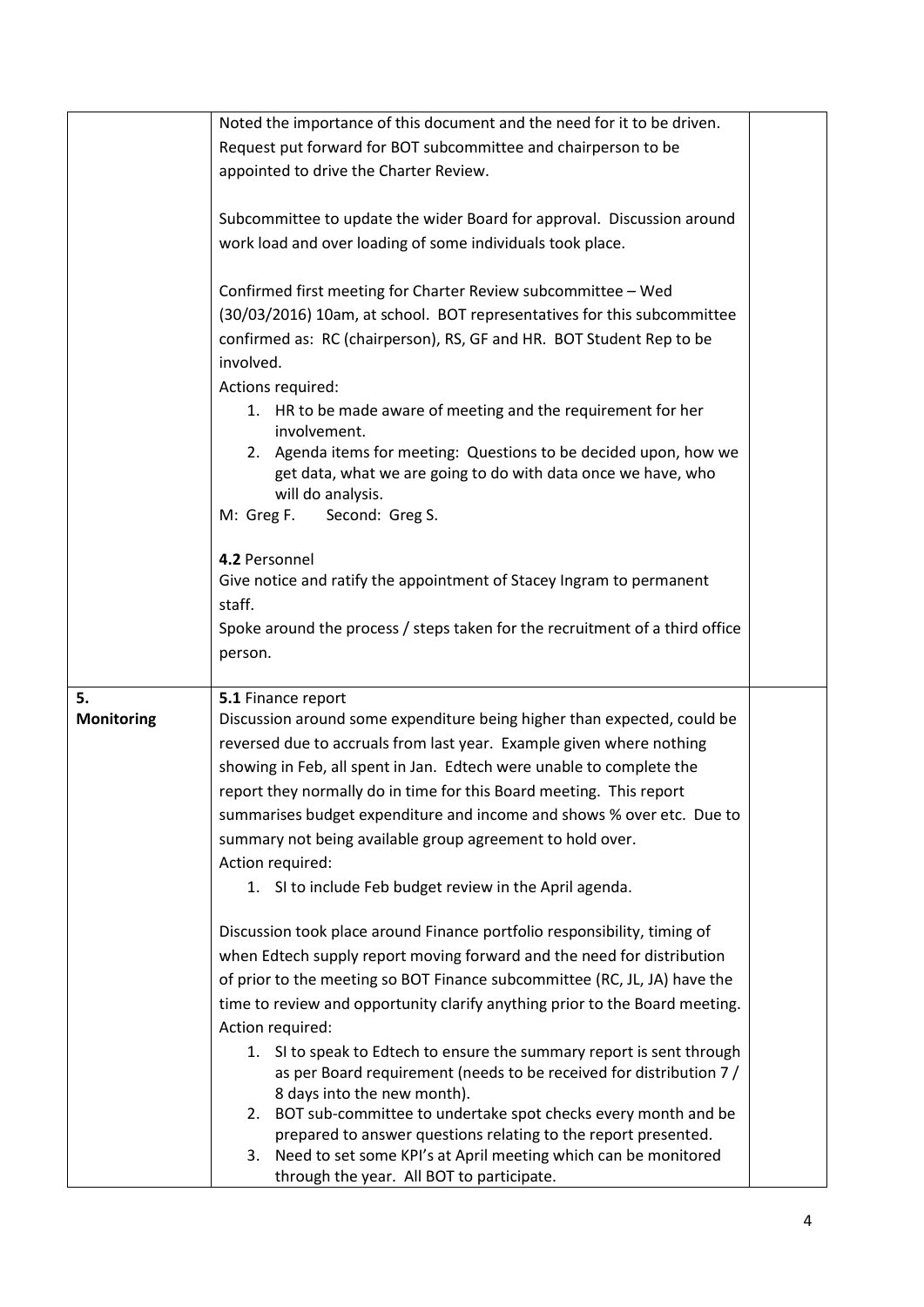## **5.2** Staff report

Item talked to in this report was around the John Parsons workshop for staff, and how John expressed that staff should know about policies that are relevant to them. Talked about the real life examples John Parsons had spoken about to show the relevance and need for all staff to understand policy.

Discussion took place around staff using School Docs to access policies and being aware of policy. Feedback in general was that until staff needed to find a policy that School Docs was not widely used. Agreed / noted purpose of having on School Docs was to save printing. It was reiterated the importance of policy and the need for all staff to be familiar with and follow process. Discussion around when policy and procedures are in place but are not followed what action is then taken with the staff member.

Clarity of process for staff involvement when reviewing policy is:

- Staff are aware we review 2 policies per month.
- All staff are a part of that review process. Staff have an opportunity to give feedback before BOT ratification.
- School Docs is the site where staff access the policy for review
- New employees to the school will be told about School Docs (and above 3 steps) as part of their induction program.
- Any feedback from staff around policy being reviewed that month is given to BOT Staff Representative or Committee (Eg H&S) in time for the next BOT meeting when the review takes place.

H&S policy coming up for review, no opting out for anyone, everyone has to participate, no exception! If staff see something that is a hazard, they must follow process. Confirmation of H&S legislation change due 4 April. Action required:

- 1. H&S Committee (GS, YZ, AP, HA, DM) plus GF to meet prior to the next Board meeting 12 April 2016. GF to sit in on this meeting to confirm if what is being discussed in manageable in a school environment.
- 2. GS to advise GF once meeting is scheduled.
- 3. H&S Committee to then go out to all staff for comment on policy.
- 4. H&S Committee to work through checklist to cover all elements.
- 5. H&S Committee report back to Board at April BOT meeting.

Noted under the child protection policy it states that we train staff to recognise symptoms of child abuse. This training needs to take place. In addition to this it was agreed that training should be provided on the symptoms of drug use and what to look for. Agreed this information would also be beneficial to parents.

Action required:

- 1. Staff to receive training on symptoms of child abuse and drug use.
- 2. Hold a parental information evening about drug and alcohol use.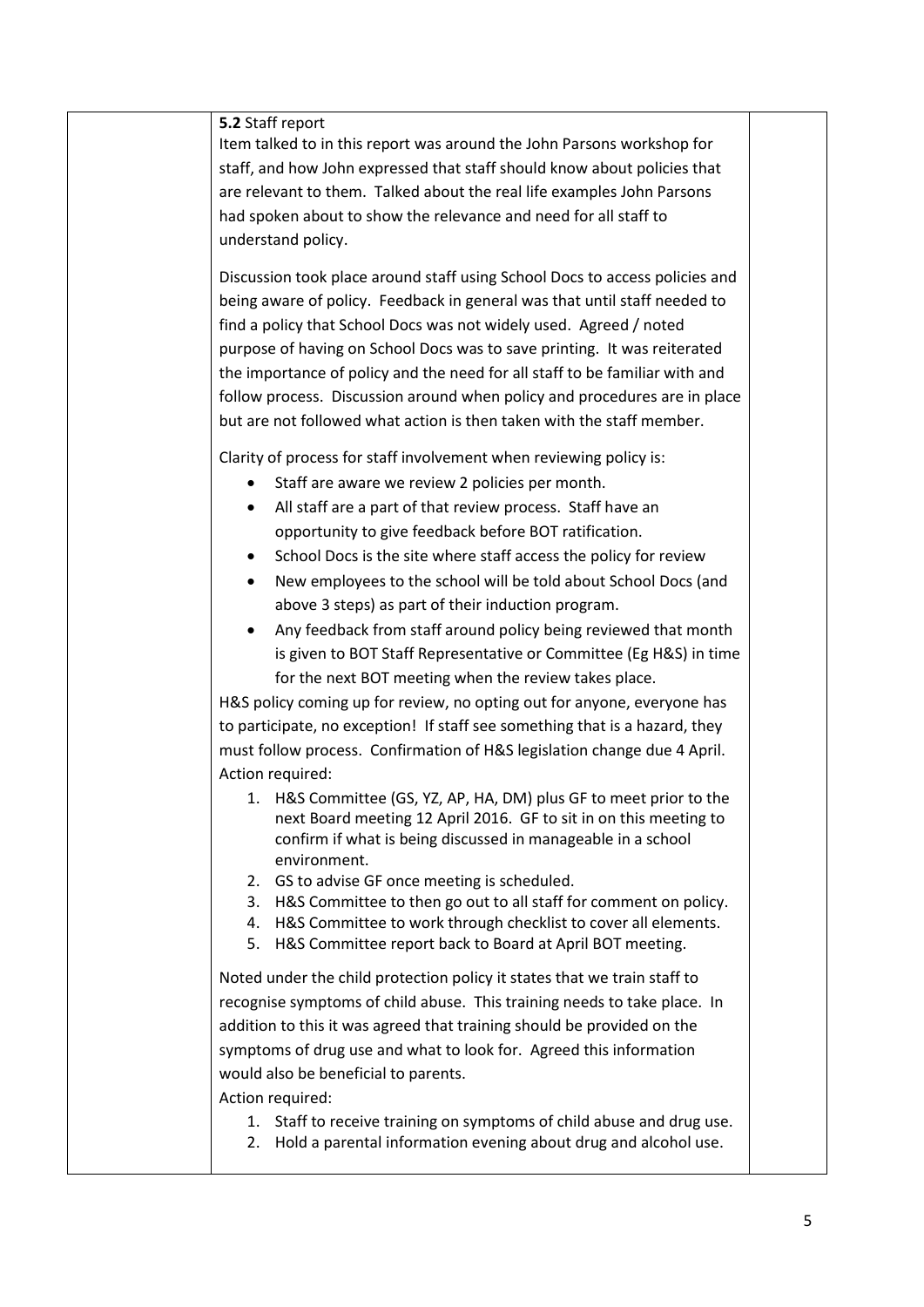|                | 5.3 Student Rep Report.                                                                                  |  |
|----------------|----------------------------------------------------------------------------------------------------------|--|
|                | All confirmed student report read.                                                                       |  |
|                |                                                                                                          |  |
|                | 5.4 Maori Report.                                                                                        |  |
|                | RS tabled her report. An overview on the Matariki Maori Achievement                                      |  |
|                | awards initiative was given. Run from Matariki to Matariki. Talked                                       |  |
|                | through how it works and the selection criteria for students.                                            |  |
|                | Request for Board to ratify that RS chairs the meeting on 11 <sup>th</sup> April. RS                     |  |
|                | happy to chair on behalf of BOT. Ratify annual budget of \$2500, discussion                              |  |
|                | around what funds would be used for took place                                                           |  |
|                | BOT make an allowance of \$2500 for this financial year for celebrating                                  |  |
|                | success of Maori achievement awards to be led by RS.<br>M. Rosemarie<br>S. Julian                        |  |
|                |                                                                                                          |  |
|                | OAS awards scheduled to run Thur 30 <sup>th</sup> June at Marae in Tuakau. 3 Month                       |  |
|                | time frame.                                                                                              |  |
|                | Action required:                                                                                         |  |
|                | 1. RS to work with teachers to identify nominees - 5 students per                                        |  |
|                | year level (4 receive certificates / 1 receives a trophy supplied from                                   |  |
|                | a local Marae). Week 5 of term 2 suggested as cut off for                                                |  |
|                | nominees.                                                                                                |  |
|                | 2. RS to approach maraes for toanga (trophies). Ideally each local<br>Marae to supply a toanga / trophy. |  |
|                | 3. RS to update progress made at each Board meeting.                                                     |  |
|                |                                                                                                          |  |
|                | 5.5 Health & Safety Report                                                                               |  |
|                | Went through earlier in meeting when discussing policy.                                                  |  |
| 6.             | 6.1 NZSTA - A Parents' Guide to the Role of BOT. Copies to be kept on                                    |  |
| <b>Inward</b>  | hand with printed copies of the BOT hand book in preparation for                                         |  |
| Correspondence | upcoming elections for any parents who are interested.                                                   |  |
|                |                                                                                                          |  |
|                | 6.2 STA News                                                                                             |  |
|                | 6.3 NZSTA - AGM notice. Discussion around OAS Rep being sent to                                          |  |
|                | previous AGMs took place, along with budget query.                                                       |  |
|                | Action required:                                                                                         |  |
|                | 1. RC to read through and come back to the BOT.                                                          |  |
|                |                                                                                                          |  |
|                | 6.4 PPTA / NZEI - H&S letter. PPTS Work Safe Course.                                                     |  |
|                | Action required:                                                                                         |  |
|                | 1. Two delegates from H&S Committee to attend - YZ and AP.                                               |  |
|                | <b>6.5 NZ Education Gazette</b>                                                                          |  |
|                |                                                                                                          |  |
|                | 6.6 Letter from Heart Foundation - Autumn 2016                                                           |  |
|                |                                                                                                          |  |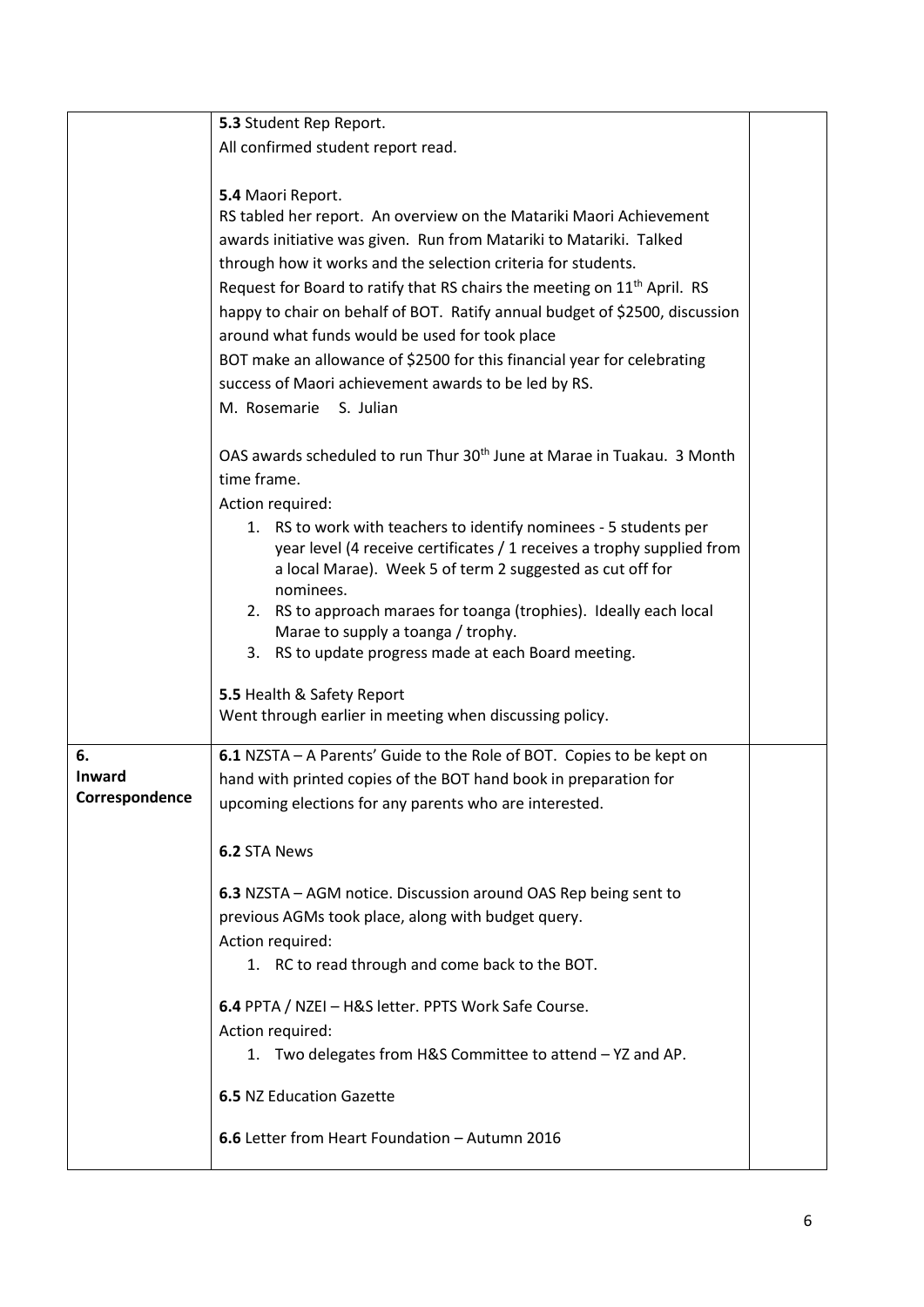|                         | 6.7 Petition from Jane Stehr - Re AKL Regional Dental Service.                                                                                  |  |
|-------------------------|-------------------------------------------------------------------------------------------------------------------------------------------------|--|
|                         | Communication from Jane Stehr read regarding the letter and petition she                                                                        |  |
|                         |                                                                                                                                                 |  |
|                         | has put together and sent to AKL Regional Dental Service about the                                                                              |  |
|                         | discontinuation of the transportable dental unit coming to OAS. Group                                                                           |  |
|                         | discussion about the negative affect of this change to students and families                                                                    |  |
|                         | in our community. Plus the lack of communication from AKL Regional                                                                              |  |
|                         | Dental Service around the change.                                                                                                               |  |
|                         | Action:                                                                                                                                         |  |
|                         | 1. A letter to be sent to Jane from the BOT acknowledging and fully                                                                             |  |
|                         | supporting the letter / petition.                                                                                                               |  |
|                         | 2. GF and RC to meet with AK Regional Dental Service to discuss.                                                                                |  |
|                         | Jane Stehr to be invited to the above meeting as a parent<br>3.                                                                                 |  |
|                         | representative.                                                                                                                                 |  |
| 6A.                     | 6A.1 Waikato District Council - Defibrillator correspondence.                                                                                   |  |
| <b>Outwards</b>         | Action required:                                                                                                                                |  |
| Correspondence          | 1. New thank you letter to be addressed and sent to Onewhero -                                                                                  |  |
|                         | Tuakau Community board who approved the funds.                                                                                                  |  |
|                         |                                                                                                                                                 |  |
| 7.                      | 7.1 Drug education for students and parents.                                                                                                    |  |
| <b>General Business</b> | Group discussion around the school undertaking drug education for                                                                               |  |
|                         | students and parents, what this could look like, possible venues to                                                                             |  |
|                         | consider to ensure wider community involvement. Talked through what                                                                             |  |
|                         | potential external agencies could assist and using these agencies to put                                                                        |  |
|                         | together a panel of presenters to cover all aspects on this topic. Discussed                                                                    |  |
|                         | paying for this type of education and where these funds could come from.                                                                        |  |
|                         | Action required:                                                                                                                                |  |
|                         | 1. RC, RB and KH (and any other BOT member who wants to be                                                                                      |  |
|                         | involved) to work together on a proposal to be emailed to the rest                                                                              |  |
|                         | of the BOT prior to the next Board meeting.                                                                                                     |  |
|                         | Involve School Counsellor for external agency contacts and<br>2.                                                                                |  |
|                         | information.                                                                                                                                    |  |
|                         |                                                                                                                                                 |  |
|                         | 7.2 Standard form required to consent to conduct random bag checks.                                                                             |  |
|                         | Through disciplinary meetings it's become clear that a standard form is                                                                         |  |
|                         | required for parent consent to conduct random property checks as part of                                                                        |  |
|                         | the student's disciplinary conditions.                                                                                                          |  |
|                         | Action required:                                                                                                                                |  |
|                         | 1. SI to produce a consent form for BOT approval.                                                                                               |  |
|                         |                                                                                                                                                 |  |
|                         | 7.3 Discussion around ongoing drug issues (year 10 students). Do we                                                                             |  |
|                         | consider doing things differently to achieve a different result? Talked                                                                         |  |
|                         | about different camp style options that were available and the<br>effectiveness this type of activity can have on individuals. Potential to run |  |
|                         | a trial identifying students who are at risk and sending them on this type of                                                                   |  |
|                         | activity. Group decision to defer this discussion until June 2016.                                                                              |  |
|                         | Action required:                                                                                                                                |  |
|                         | 1. SI to include in June agenda to revisit discussion.                                                                                          |  |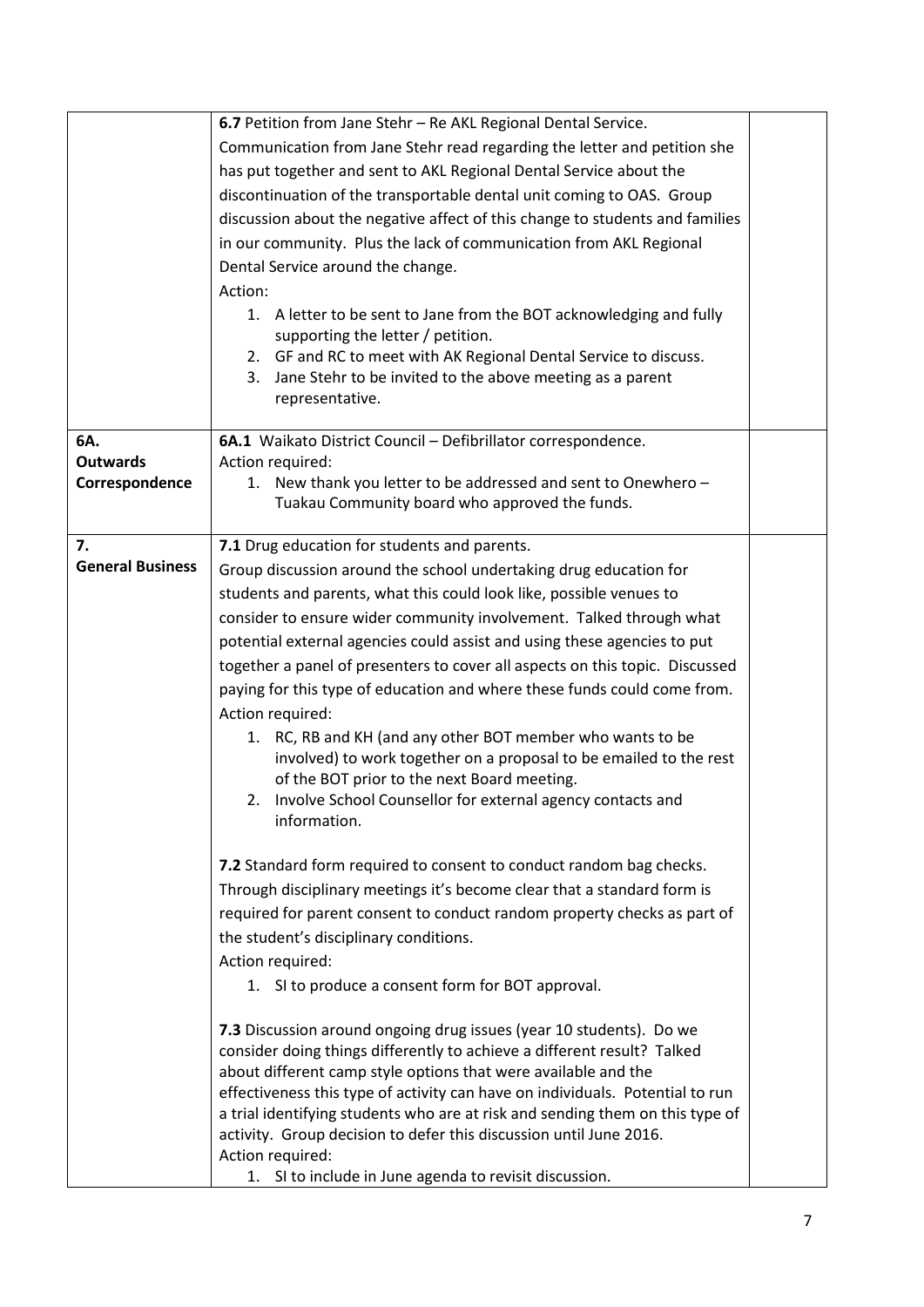**7.4** Health & Safety – use of safety equipment with mowing of fields. Talked to this earlier in meeting. Group then went on to discuss the access to technology equipment during break time (eg: drill, hammers etc). No student access to this equipment outside of supervised class time. Action required:

1. SLT to address with staff.

**7.5** Unattended students on the school grounds during class time. Action required:

1. SLT to address with staff.

**7.6** South Franklin Bus network.

An in depth discussion took place around the history of the South Franklin Bus network. Agreed that due to the complexity and detail involved around this topic, that discussion continues outside of this meeting. Action required:

- 1. GF, RC and JA to meet to discuss further and look at scenarios and come back to the BOT.
- 2. Constitution due to be signed by the end of term 1. A letter to be sent in response to say we are currently reviewing at present.

Whilst discussing buses and current service the BOT was told of the scenario that happened last Friday (18/03/2016) with one particular bus route whereby some students were not delivered home to their normal bus stop on this day.

Action required:

- 1. In addition to the school's action a formal complaint to be sent from BOT to the bus company.
- 2. All families of the students affected to be identified and letter sent to all families involved to say that this matter is being taken extremely seriously and action is being taken.

## **7.7** School fundraising.

Talked through past fundraising procedures and efforts. All events we are hosting or sending students to this year is a sizeable amount. Proposed the idea of having an external marketing person that promotes OAS and co-ordinates fundraising on our behalf to cast the net wider than our own community for funding. There would still be a parent contribution requirement for events however this initiative would assist in keeping costs down for families. Staff would still run activities like car washes etc. however it would reduce the amount of activities having to be done in a year by teachers and the assistance required from the community. This is something other schools are doing. An indication of a job description / model was handed out at meeting.

Action required:

1. BOT would like to see more of a business case put together around this.